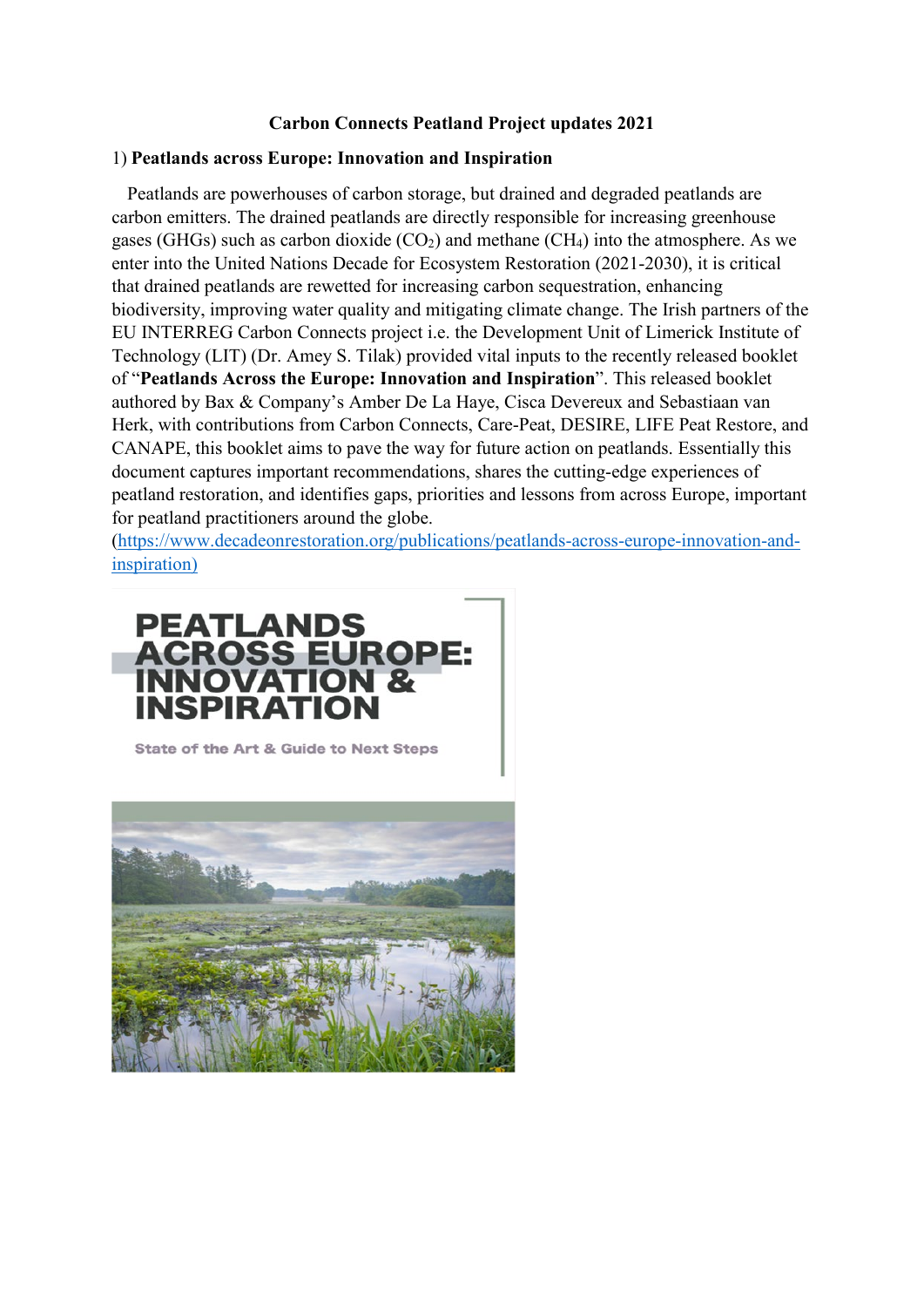### **2) Towards a Carbon Credit and Blue Credit Scheme for Peatlands**

 The aim of this document is to outline the preliminary requirements and steps needed for establishing frameworks for certification systems across Europe, specifically to support and incentivize the restoration of peatlands and to provide a framework for reducing GHG emissions from degraded and mismanaged peatlands on a large scale. This will ensure that peatlands across Europe fulfil their potential to become a net carbon sink by 2050, while optimizing ecosystem service provision in a way that is fully consistent with all the relevant European policies. This document is a result of joint collaboration of EU INTERREG Carbon Connects and Care-Peat Peatland projects. The Irish partners in TUS Development Unit (Dr. Amey S. Tilak) provided significant inputs to making of this paper by collaborating with other authors from Carbon Connects and Care-Peat projects. The full report is available on [https://www.nweurope.eu/media/16178/carbon-credit-and-blue-credit\\_whitepaper.pdf.](https://www.nweurope.eu/media/16178/carbon-credit-and-blue-credit_whitepaper.pdf) This report covers the following topics:

- Analysis of current Carbon Credit systems and other incentives to support wet peatlands.
- Economic land use analysis relating to peatlands.
- Outline of a framework to support rewetting and peatland restoration.
- Recommendations for an Eco-Credit system across Europe.

# **TOWARDS A CARBON CREDIT & BLUE CREDIT SCHEME FOR PEATLANDS**

WHITE PAPER



Authors: Carbon Connects<br>Valentina Sechi, Jasper van Belle, Christian Fritz, Amey Tilak, Jeroen Geurts, Nina Roehrig, Peter<br>Nailon, Kate Cartmell-Done, Weier Liu, Toine Smits, Maarten De Boever

Authors: Care Peat<br>Niall Ó Brolcháin, Terry Morley. Chris Field, Jo Kennedy, Sarah Johnson, Simon Caporn, Carolina<br>Halevy, Jim Ryan, Maurice Eakin, Fernando Fernandez, Clifton Bain, Christine Domegan, Shane<br>McGuinness, Mar



**Interreg** North-West Europe Care-Peat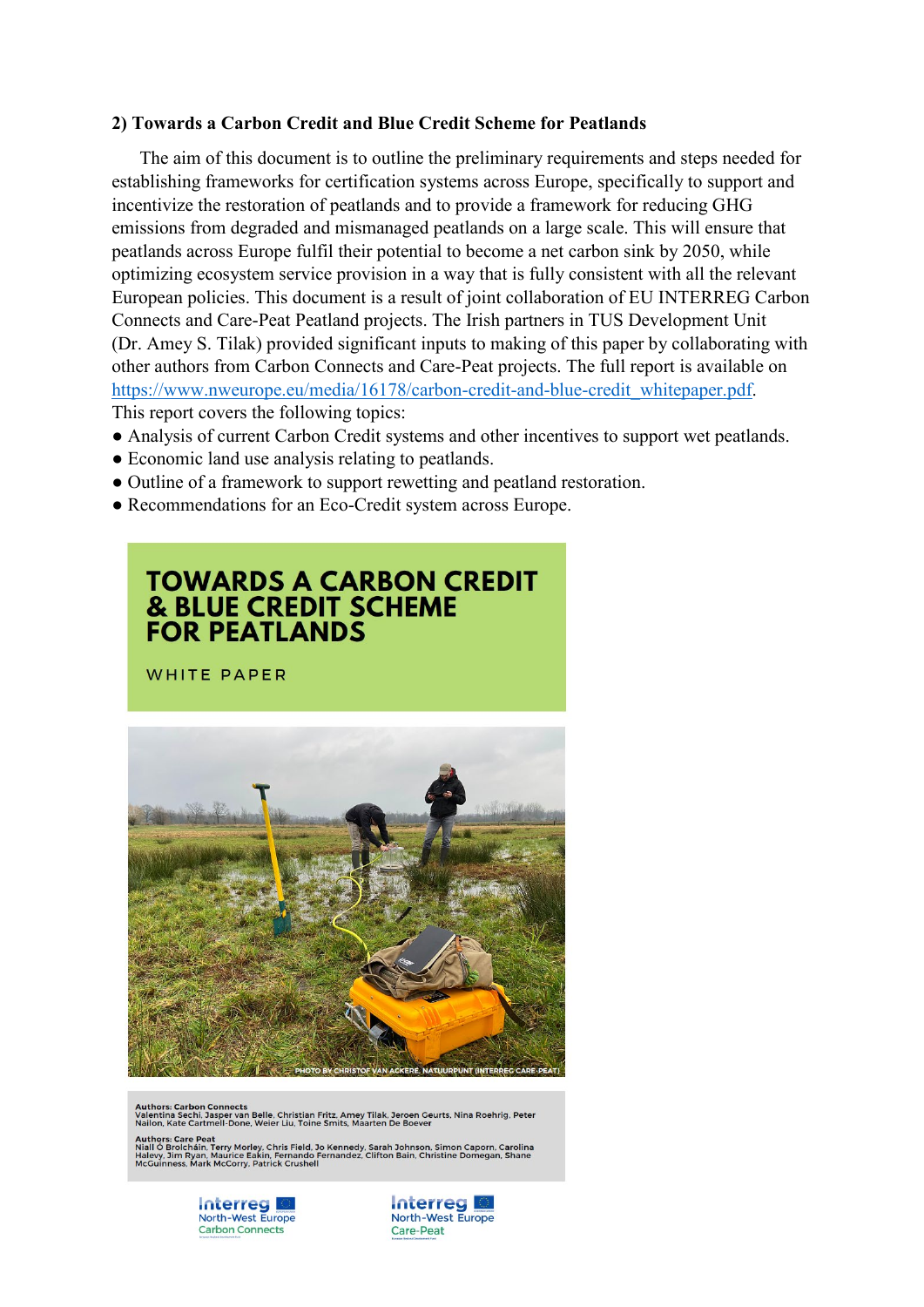## **3) International Peatland Conference organized by CConnects and Canape Projects**.

 The EU INTERREG Carbon Connects peatland and Canape peatland projects hosted an international conference in Leeuwarden, Netherlands in October 2021. The conference "Sustainable Peatlands: Win for all: Peatland restoration and sustainable future". The conference was open to all and hosted online as well as in-person. The goal of the conference was disseminating innovative peatland restoration techniques, business models and policy options developed by Carbon Connects and Canape projects over the last 4 years. More details about the conference programs, events, and recorded online sessions found on <https://www.vhluniversity.com/welcome/events/sustainable-peatlands> and [https://www.youtube.com/playlist?list=PLw-iUOfAUZgT1a5Vj1JjP02g27KmeO5Tg.](https://www.youtube.com/playlist?list=PLw-iUOfAUZgT1a5Vj1JjP02g27KmeO5Tg) The TUS DU unit i.e. Dr. Amey S. Tilak presented in this international conference and discussed on "Quantifying Water Movement Processes within Drained Irish Peatlands". The full 20-minute presentation on YouTube

[https://www.youtube.com/watch?v=Szw0BV6y7YA&list=PLw](https://www.youtube.com/watch?v=Szw0BV6y7YA&list=PLw-iUOfAUZgT1a5Vj1JjP02g27KmeO5Tg&index=11)[iUOfAUZgT1a5Vj1JjP02g27KmeO5Tg&index=11.](https://www.youtube.com/watch?v=Szw0BV6y7YA&list=PLw-iUOfAUZgT1a5Vj1JjP02g27KmeO5Tg&index=11)



## **4) Irish farmer-farmer videos**

 Two Irish farmers interviewed for seeking their valuable opinions on peatland restoration, business models that have the potential for providing financial incentives to Irish farmers etc. Please listen to the two Irish farmers on YouTube for more details.

Farmer 1 video 1: <https://youtu.be/UJ2jSdyYoAU> Farmer 2 video 2: <https://youtu.be/ZiGFW3JJekM>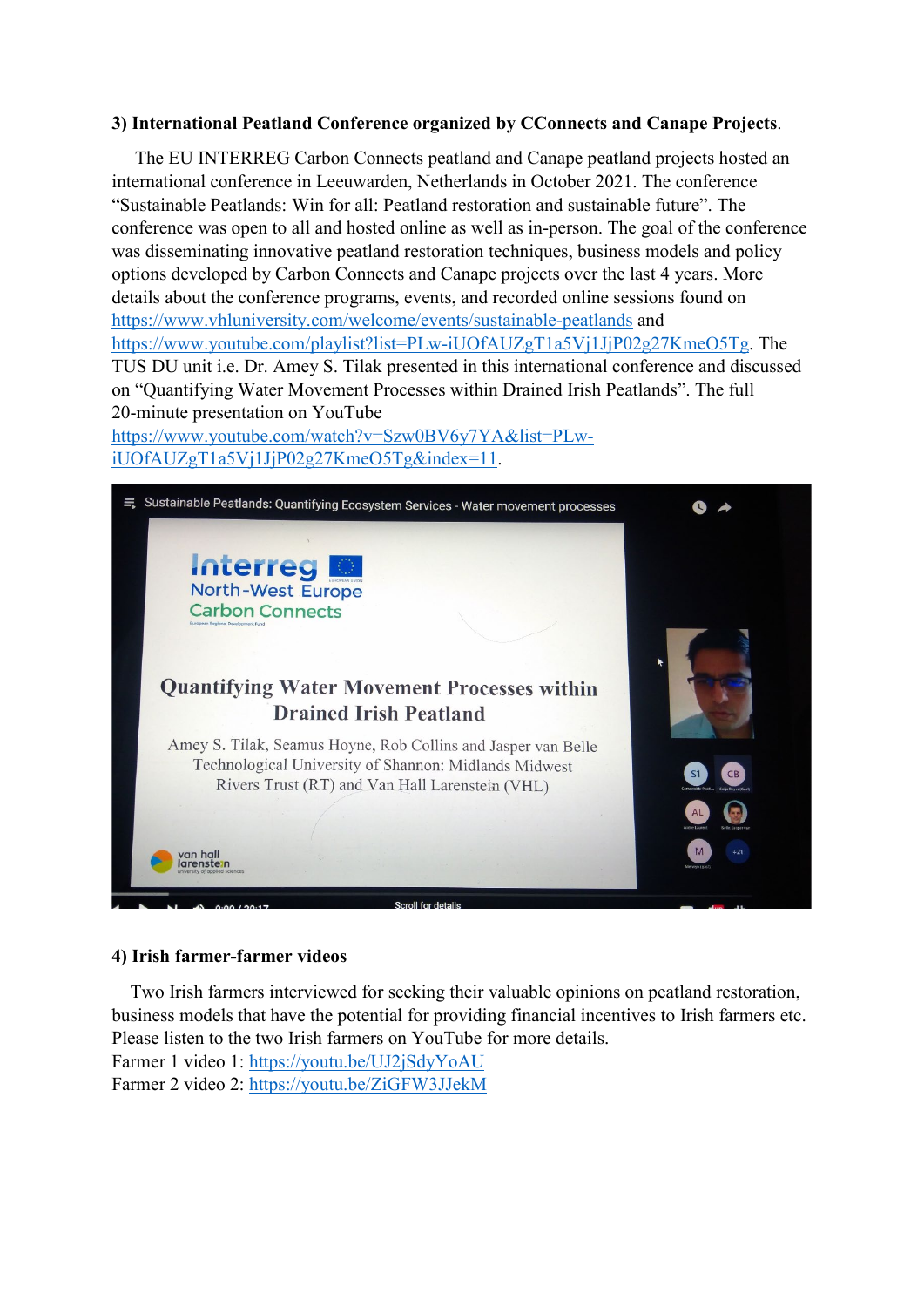#### **5) Webinar on "Sustainable Farming for Peatlands" on December 14 and 20, 2021.**

 "Sustainable farming for peatlands" is a European conference organised by the INTERREG NWE Carbon Connects project. The Carbon Connects aims to reduce the high carbon footprint of peatland soils in Northwest Europe by introducing new bio-based business models developed for sustainable land management practices. Peatland restoration is an important component of the world's journey to net-zero carbon emissions. The TUS DU unit in Dr. Amey S. Tilak presented a case study of "Rewetting of a Degraded Irish Peatland located in Oughterard, Galway" in this conference on December 14, 2021. The full presentation on YouTube (link provided by AC3A French partners). The two Irish farmerfarmer videos were also presented on December 14, 2021 online webinar. This two-session webinar will focus on challenges to:

**1)** Restore degraded peatlands on December 14, 2021 and

**2)** Solutions for maintaining sustainable agriculture and financial incentives mechanisms and new bio-based business models on December 21, 2021.

 This online conference was attended by 70+ farmers, landowners, researchers, advisors, stakeholders from Europe for discussing challenges and opportunities to support the restoration of peatlands. The full program [https://mailchi.mp/5e5f53e863cb/7g54wwbs24.](https://mailchi.mp/5e5f53e863cb/7g54wwbs24)